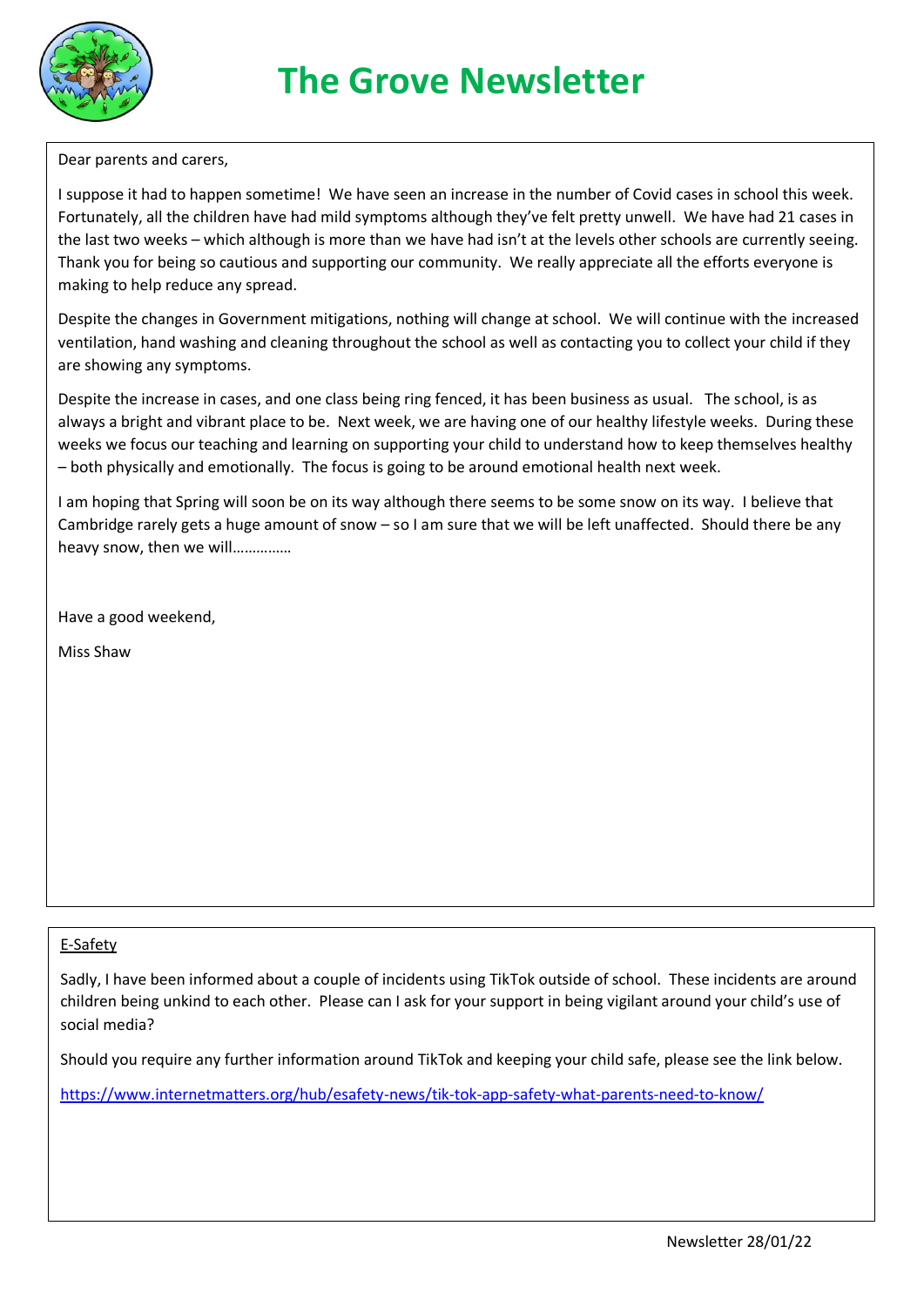

# **The Grove Newsletter**

#### Healthy Lifestyle week

Monday the 7<sup>th</sup> February marks the beginning of Mental Health week and at the Grove we have decided to combine this with our Spring Healthy Lifestyle week. The children will be taking part in activities that not only teach us how to look after our physical health but also our mental health. Additionally, we will be raising money to support the work of Blue Smile, our school benefits greatly from their work and we would like to give back and say thank you.

If you would like to contribute to our fundraising, please send any 10ps that you have around the house into school during this week. Each class will then add their 10ps to our whole school coin trail.



| Lass Name    | % attendance from Monday 24h January to Friday |
|--------------|------------------------------------------------|
|              | $28th$ January 2022                            |
| The Aviary   | 87.5%                                          |
| Goslíng      | $83.3\%$                                       |
| Wren         | 67.7%                                          |
| Ostrích      | $66.5\%$                                       |
| Kookaburra   | 82.5%                                          |
| Flamíngo     | 80.5%                                          |
| Woodpecker   | 86.3%                                          |
| Toucan       | 60.8%                                          |
| Hummingbird  | $82.6\%$                                       |
| Whole School | 76.8%                                          |